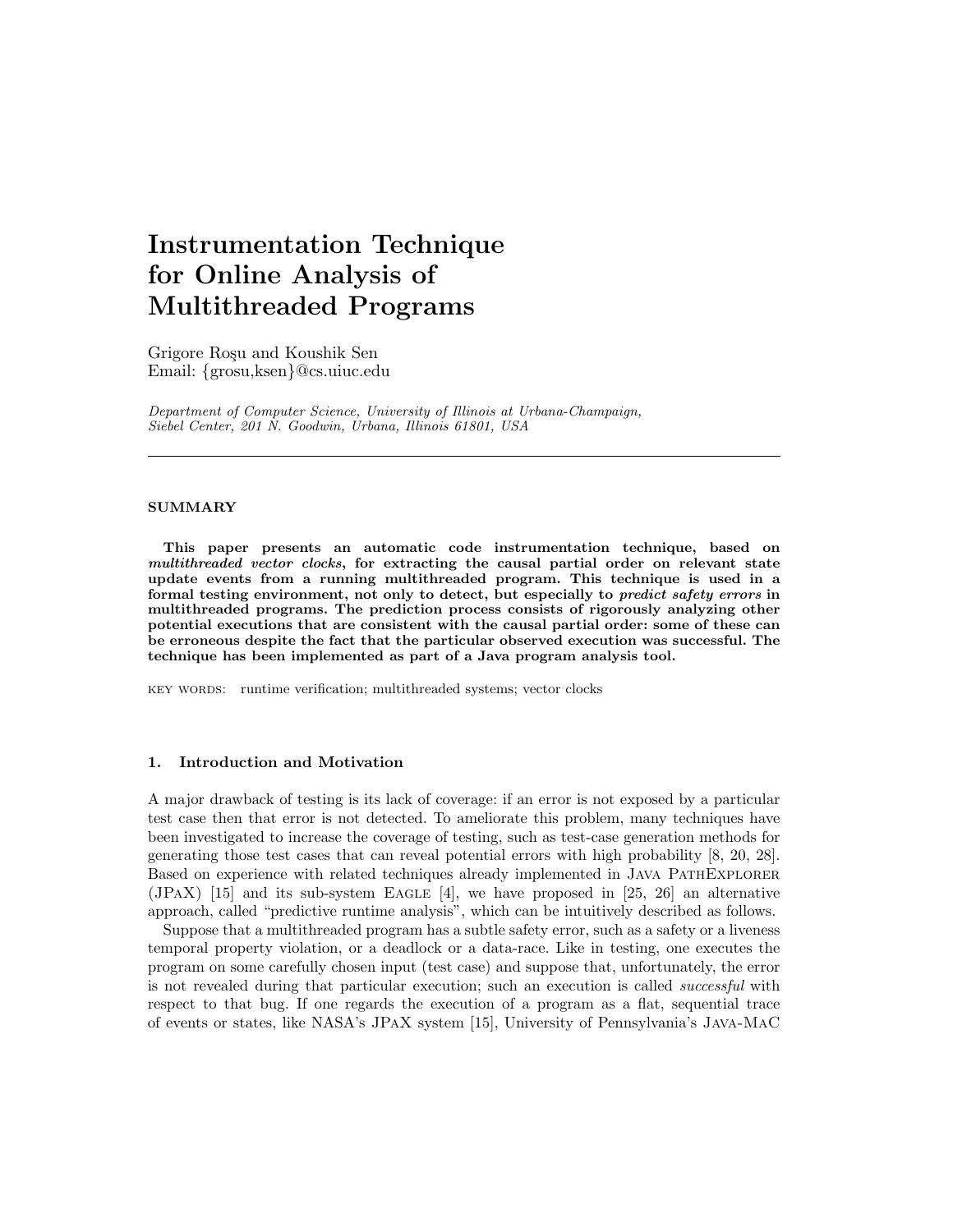

[19], Bell Labs' PET [14], or the commercial analysis systems Temporal Rover and DBRover [9, 10, 11], then there is not much left to do to find the error except to run another, hopefully better, test case. However, by observing the execution trace in a smarter way, namely as a causal dependency partial order on state updates, one can predict errors that can potentially occur in other possible runs of the multithreaded program.

The present work is an advance in *runtime verification* [16], a scalable complementary approach to traditional formal verification (such as theorem proving and model checking [6]). Our focus here is on multithreaded systems with shared variables. We present a simple and effective algorithm that enables an external observer of an executing multithreaded program to detect and predict specification violations. The idea is to *instrument* the system before its execution, so that it will emit relevant events at runtime. No particular specification formalism is adopted in this paper, but examples are given using a temporal logic that we are currently considering in Java MultiPathExplorer (JMPaX) [25, 26], a tool for safety violation prediction in Java multithreaded programs which supports the presented technique.

In multithreaded programs, threads communicate via a set of shared variables. Some variable updates can causally depend on others. For example, if a thread writes a shared variable  $x$  and then another thread writes y due to a statement  $y = x+1$ , then the update of y causally depends upon the update of x. Only read-write, write-read and write-write causalities are considered, because multiple consecutive reads of the same variable can be permuted without changing the actual computation. A state is a map assigning values to variables, and a specification consists of properties on these states. Some variables may be of no importance at all for an external observer. For example, consider an observer which monitors the property "if  $(x > 0)$ " then  $(y = 0)$  has been true in the past, and since then  $(y > z)$  was always false". All the other variables except  $x, y$  and  $z$  are irrelevant for this observer (but they can clearly affect the causal partial ordering). To minimize the number of messages sent to the observer, we consider a subset of relevant events and the associated relevant causality.

We present an algorithm that, given an executing multithreaded program, generates appropriate messages to be sent to an external observer. The observer, in order to perform its more elaborated system analysis, extracts the state update information from such messages together with the relevant causality partial order among the updates. This partial order abstracts the behavior of the running program and is called multithreaded computation. By allowing an observer to analyze multithreaded computations rather than just flat sequences of events, one gets the benefit of not only properly dealing with potential reordering of delivered messages (reporting global state accesses), but also of predicting errors from analyzing successful executions, errors which can occur under a different thread scheduling and can be hard, if not impossible, to find by just testing.

To be more precise, let us consider a real-life example where a runtime analysis tool supporting the proposed technique, such as JMPaX, would be able to predict a violation of a property from a single, successful execution of the program. However, like in the case of dataraces, the chance of detecting this safety violation by monitoring only the actual run is very low. The example consists of a two threaded program to control the landing of an airplane. It has three variables landing, approved, and radio; their values are 1 when the plane is landing, landing has been approved, and radio signal is live, respectively, and 0 otherwise. The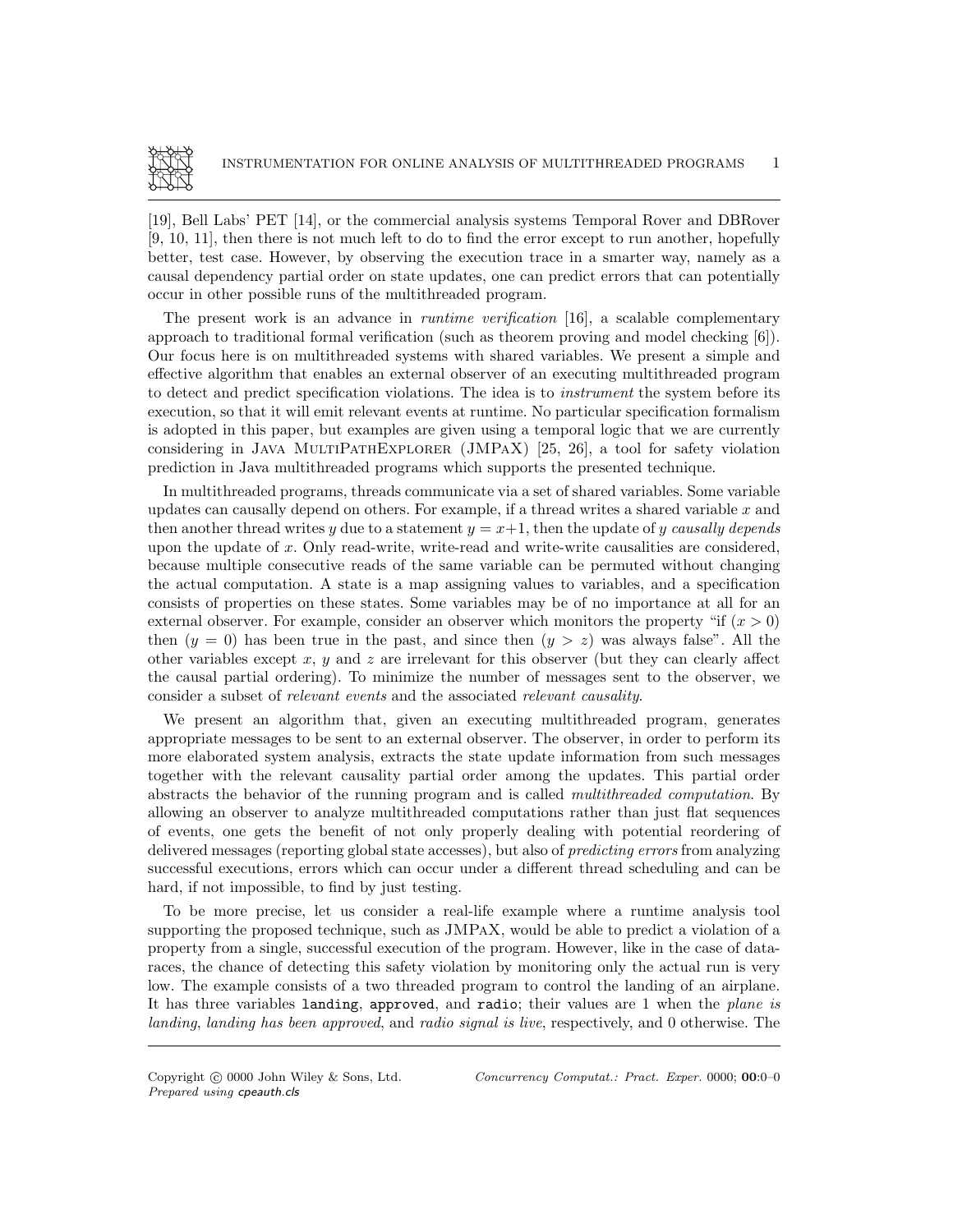

```
int landing = 0, approved = 0, radio = 1;
void thread1(){
  askLandingApproval();
  if (approved) {print("Landing approved"); landing = 1; print("Landing started")}
  else {print("Landing not approved")}
}
void askLandingApproval(){if (radio == 0) {approved = 0} else {approved = 1}}
void thread2() {while(radio){checkRadio()}}
void checkRadio() {possibly change value of radio}
```
Figure 1. A buggy implementation of a flight controller.

safety property to verify is "If the plane has started landing, then it is the case that landing has been approved and since the approval the radio signal has never been down."

The code snippet for a naive implementation of this control program is shown in Fig. 1. It uses some dummy functions, askLandingApproval and checkRadio, which can be implemented properly in a real scenario. The program has a serious problem that cannot be detected easily from a single run. The problem is as follows. Suppose the plane has received approval for landing and just before it started landing the radio signal went off. In this situation, the plane must abort landing because the property was violated. But this situation will very rarely arise in an execution: namely, when radio is set to 0 between the approval of landing and the start of actual landing. So a tester or a simple observer will probably never expose this bug. However, note that even if the radio goes off *after* the landing has started, a case which is quite likely to be considered during testing but in which the property is not violated, JMPaX will still be able to construct a possible run (counterexample) in which radio goes off between landing and approval. In Section 4, among other examples, it is shown how JMPaX is able to predict two safety violations from a single successful execution of the program. The user will be given enough information to understand the error and to correct it. In fact, this error is an artifact of a bad programming style and cannot be easily fixed - one needs to give a proper event-based implementation. This example shows the power of the proposed runtime verification technique as compared to the existing ones in JPaX and Java-MaC.

The main contribution of this paper is a detailed presentation of an instrumentation algorithm which plays a crucial role in extracting the causal partial order from one flat execution, and which is based on an appropriate notion of vector clock inspired from [13, 22], called *multithreaded vector clock (MVC)*. An MVC  $V$  is an array associating a natural number  $V[i]$  to each thread i in the multithreaded system, which represents the number of relevant events generated by that thread since the beginning of the execution. An MVC  $V_i$  is associated to each thread  $t_i$ , and two MVCs,  $V_x^a$  (access) and  $V_x^w$  (write) are associated to each shared variable x. When a thread  $t_i$  processes event e, which can be an internal event or a shared variable read/write, the algorithm  $A$  in Section 3 is executed. We prove that  $A$  correctly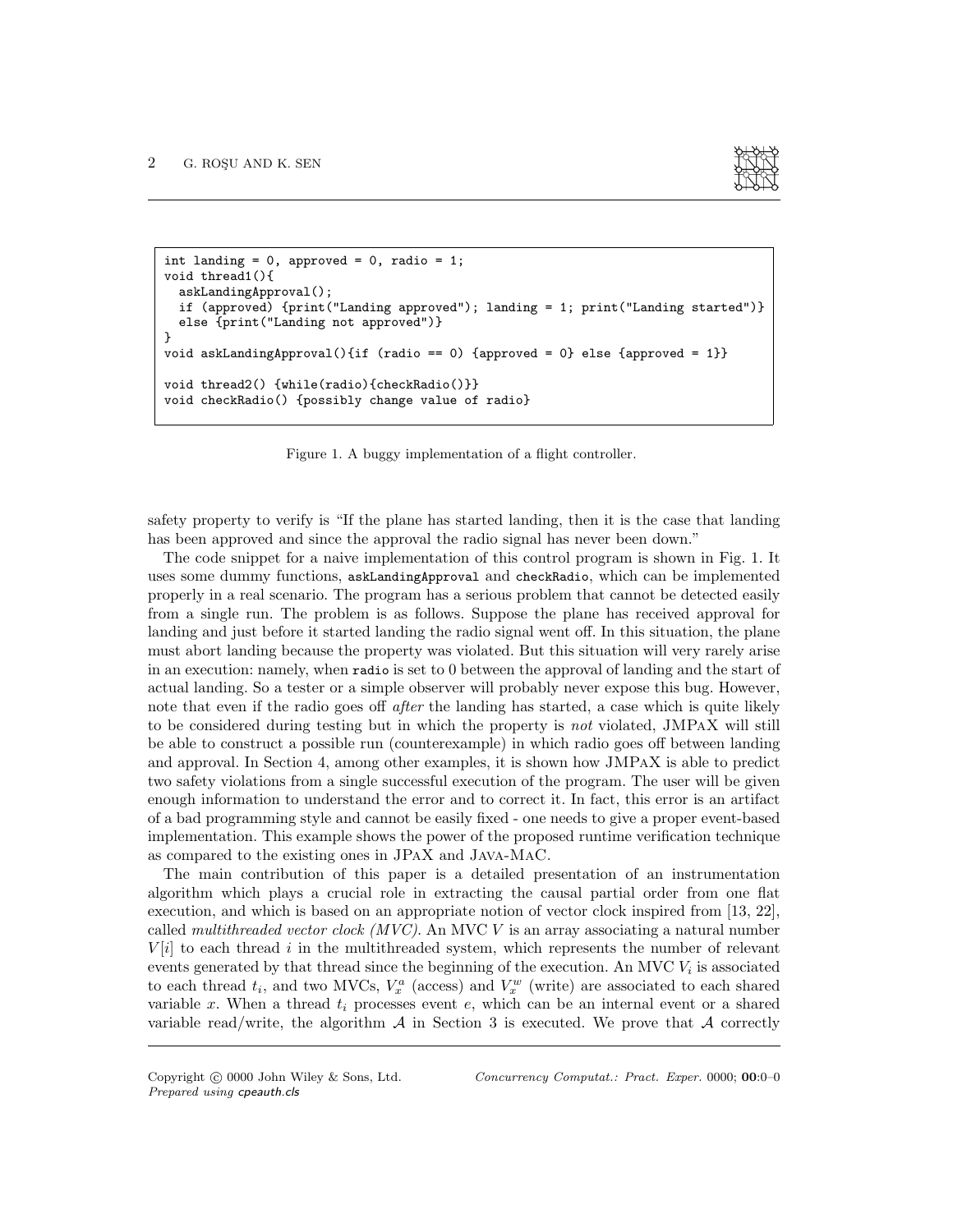

implements the relevant causal partial order. This algorithm can be implemented in several ways. In the case of Java, we prefer to implement it as an appropriate instrumentation procedure of code or bytecode, to execute A whenever a shared variable is accessed. Another implementation could be to modify a JVM. Yet another one would be to enforce shared variable updates via library functions, which execute  $A$  as well.

ConTest [12] gives another technique to detect synchronization faults in multithreaded programs, based on controlling the Java scheduler at the source code level. The source of the program under test is seeded with a sleep(), yield(), or priority() primitive at shared memory accesses and synchronization events. At run time, CONTEST makes random or coverage-based decisions as to whether the seeded primitive is to be executed. Unlike ConTest, which executes the program with different schedules, JMPaX predicts other possible runs from a single execution, *without re-executing the program*. Thus, CONTEST has the potential to cover even execution traces that are not causally equivalent. However, except unavoidable program-observer communication delays, our technique is expected to lead to quite efficient runtime analysis tools, because it does not interfere with the normal execution of programs and it does not rely on re-executing programs: it needs only the information that is already available in a run-time execution to predict other interleavings.

Preliminary versions of the work in this paper has been presented at the workshop Parallel and Distributed Systems: Testing and Debugging (PADTAD'04) in April 2004 [23].

## 2. Multithreaded Systems

We consider multithreaded systems in which several threads communicate with each other via a set of shared variables. A crucial point is that some variable updates can causally depend on others. We will present an instrumentation algorithm which, given an executing instrumented multithreaded program, generates appropriate messages to be sent to an external observer. The observer, in order to perform its analysis, extracts the state update information from such messages together with the causality partial order among the updates.

In this paper we only consider a fixed number of threads. However, the presented instrumentation technique can be easily extended to systems consisting of a variable number of threads, where these can be dynamically created and/or destroyed [26].

**Multithreaded executions.** Given n threads  $t_1$ ,  $t_2$ , ...,  $t_n$ , a multithreaded execution is a sequence of events  $e_1e_2 \ldots e_r$ , each belonging to one of the *n* threads and having type *internal*, *read* or *write* of a shared variable. We use  $e_i^k$  to represent the k-th event generated by thread  $t_i$  since the start of its execution. When the thread or position of an event is not important, we may refer to it generically, such as  $e, e',$  etc. We write  $e \in t_i$  when e is generated by  $t_i$ .

Let us fix an arbitrary but fixed multithreaded execution, say  $M$ , and let S be the set of all shared variables. There is an immediate notion of variable access precedence for each shared variable  $x \in S$ : we say that e x-precedes e', written  $e \leq_x e'$ , if and only if e and e' are variable access events (reads or writes) to the same variable x, and  $e$  "happens before"  $e'$ , that is,  $e$ occurs before  $e'$  in M. This "happens-before" relation can be easily realized in practice by keeping a counter for each shared variable, which is incremented at each variable access.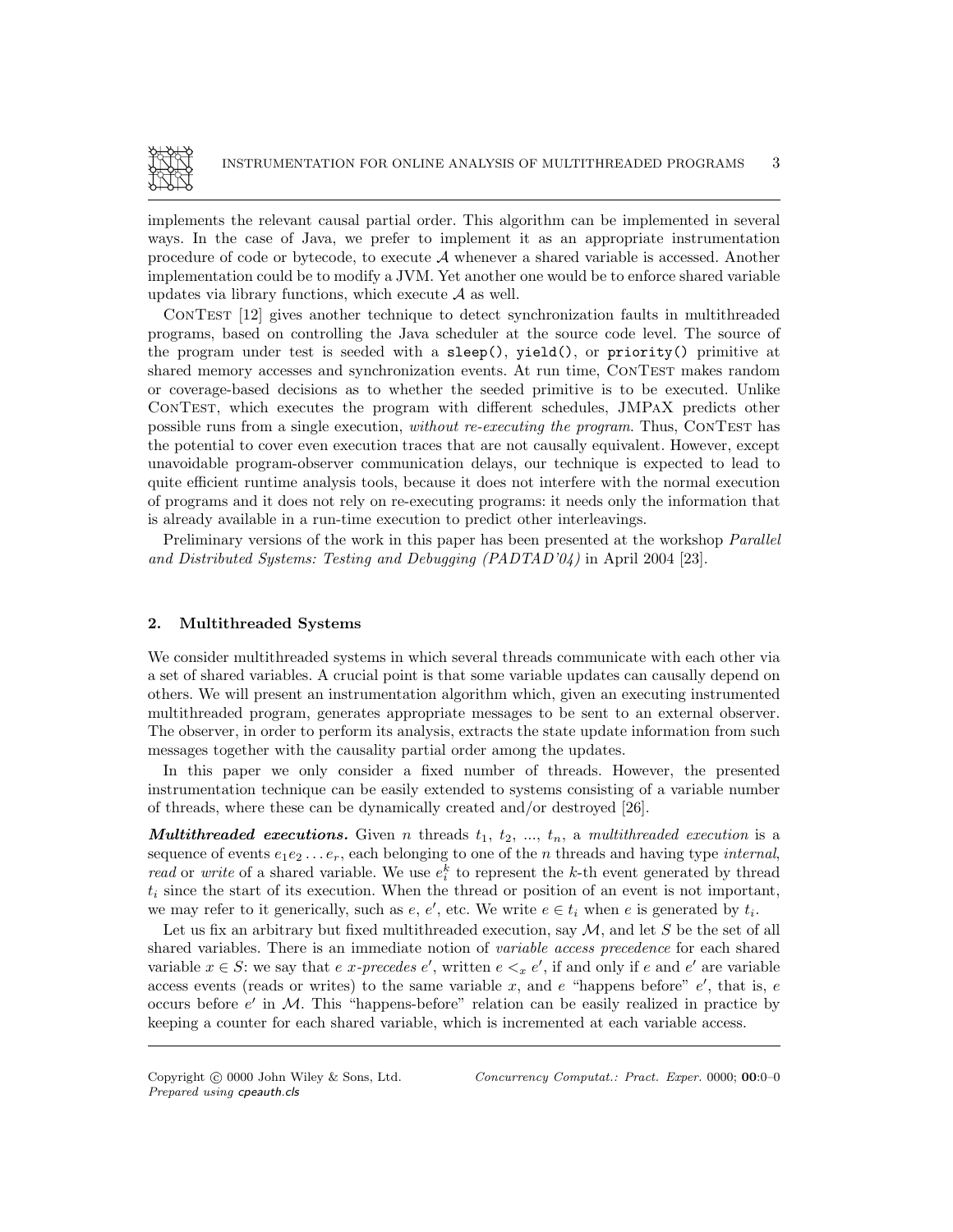

The notion of precedence above is consistent with the *sequential memory model* of multithreaded systems, which is assumed from now on in this paper. In fact, we assume that all shared memory accesses (reads or writes of shared variables in  $S$ ) are atomic and instantaneous. this will allow us to properly reason about causal dependencies between events. For example, if a thread writes x then writes y followed by another thread writing y then x, under a non-sequential memory model it would be possible that the first write of y takes place before the second, while the first write of x takes place after the second write of x, leading to a circular causal dependency between the two threads. So far we have not considered nonsequential memory models in our runtime verification efforts, which admittedly would reveal additional potential errors but would increase the complexity of runtime analysis. This may change in the future if the assumed sequential model will be found too restrictive in practical experiments. Recall that our purpose is to find errors in multithreaded programs, not to prove systems correct. The errors that we detect using the sequential model are also errors in other memory models, so our approach is currently conservative.

**Causality and multithreaded computations.** Let  $\mathcal{E}$  be the set of all events occurring in the multithreaded execution M and let  $\prec$  be the partial order on E defined as follows:  $e_i^k \prec e_i^l$ if  $k < l$ ;  $e \prec e'$  if there is  $x \in S$  with  $e \prec_x e'$  and at least one of  $e, e'$  is a write;  $e \prec e''$  if  $e \prec e'$  and  $e' \prec e''$ . Thus, the events of a thread i are causally ordered by their corresponding occurrence time, and if two events  $e$  and  $e'$ , of the same thread or not, access a shared variable x and one of them is a write, then the most recent one causally depends on the former one. No causal constraint is imposed on read-read events, so they are permutable. Finally, by closing it under transitivity,  $\prec$  becomes the smallest partial order including the two causal constraints. We write  $e||e'$  if  $e \nless e'$  and  $e' \nless e$ . The partial order  $\prec$  on  $\mathcal E$  defined above is called the multithreaded computation associated with the original multithreaded execution  $M$ .

As discussed later in more depth, synchronization of threads can be handled at no additional effort by just generating appropriate read/write events when synchronization objects are acquired/released, so the simple notion of multithreaded computation as defined above is as general as practically needed. A linearization (or a permutation) of all the events  $e_1, e_2, ...,$  $e<sub>r</sub>$  that is consistent with the multithreaded computation, in the sense that the order of events in the permutation is consistent with  $\prec$ , is called a *consistent multithreaded run*, or simply, a multithreaded run. Intuitively, a multithreaded run can be viewed as a possible execution of the same system under a different execution speed of each individual thread.

A multithreaded computation can be thought of as the most general assumption that an observer of the multithreaded execution can make about the system without knowing its semantics. Indeed, an external observer *cannot disregard* the order in which the same variable is modified and used within the observed execution, because this order can be part of the intrinsic semantics of the multithreaded program. However, multiple causally independent modifications of different variables can be permuted, and the particular order observed in the given execution is not critical. By allowing an observer to analyze multithreaded computations, rather than just multithreaded executions like JPaX [15], Java-MaC [19], and PET [14], one gets the benefit of not only properly dealing with potential re-orderings of delivered messages (e.g., due to using multiple channels to reduce the overhead), but also of predicting errors from analyzing successful executions, errors which can occur under a different thread scheduling.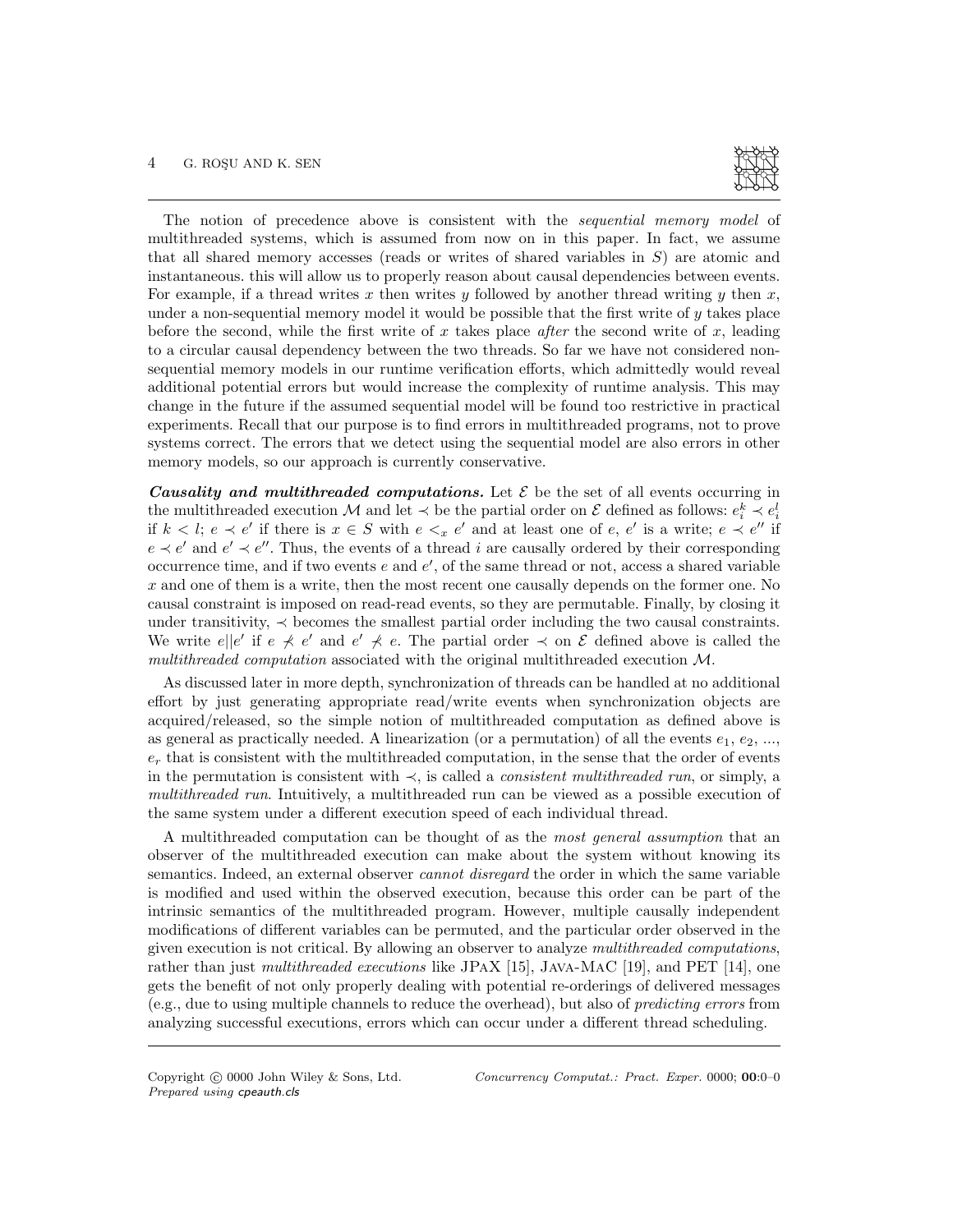

**Relevant causality.** Some variables in S may be of no importance for an external observer. E.g., consider an observer whose purpose is to check "if  $(x > 0)$  then  $(y = 0)$  has been true in the past, and since then  $(y > z)$  was always false"; formally, using the interval temporal logic notation notation in [17], this can be compactly written as  $(x > 0) \rightarrow [y = 0, y > z)$ . All the other variables in S except x, y and z are essentially irrelevant for this observer. To minimize the number of messages, like in [21] which suggests a similar technique but for distributed systems in which reads and writes are not distinguished, we consider a subset  $\mathcal{R} \subseteq \mathcal{E}$  of relevant events and define the R-relevant causality on  $\mathcal E$  as the relation  $\varphi := \varphi \cap (\mathcal R \times \mathcal R)$ , so that  $e \triangleleft e'$  if and only if  $e, e' \in \mathcal{R}$  and  $e \prec e'$ . Note that the other shared variables can also indirectly influence the relation  $\triangleleft$ , because they can influence the relation  $\triangleleft$ .

We next introduce multithreaded vector clocks (MVC), together with a technique that is proved to correctly implement the relevant causality relation.

#### 3. Multithreaded Vector Clock Algorithm

Inspired and stimulated by the elegance and naturality of vector clocks [13, 22, 2] in implementing causal dependency in distributed systems, we next devise an algorithm to implement the relevant causal dependency relation in multithreaded systems. Since in multithreaded systems communication is realized by shared variables rather than message passing, to avoid any confusion we call the corresponding vector-clock data-structures multithreaded vector clocks and abbreviate them  $(MVC)$ . The algorithm presented next has been mathematically derived from its desired properties.

For each thread i, where  $1 \leq i \leq n$ , let us consider an *n*-dimensional vector of natural numbers  $V_i$ . Intuitively, the number  $V_i[j]$  represents the event number at thread  $t_j$  that the thread  $t_i$  is "aware" of. Since communication in multithreaded systems is done via shared variables, and since reads and writes have different weights in our approach, we let  $V_x^a$  and  $V_x^w$ be two additional *n*-dimensional vectors for each shared variable  $x$ ; we call the former *access*  $MVC$  and the latter write MVC. All MVCs are initialized to 0. As usual, for two n-dimensional vectors,  $V \leq V'$  if and only if  $V[j] \leq V'[j]$  for all  $1 \leq j \leq n$ , and  $V \leq V'$  if and only if  $V \leq V'$ and there is some  $1 \leq j \leq n$  such that  $V[j] < V'[j]$ ; also,  $\max\{V, V'\}$  is the vector with  $\max\{V, V'\}[j] = \max\{V[j], V'[j]\}\$  for each  $1 \leq j \leq n$ . Our goal is to find a procedure that updates these MVCs and emits a minimal amount of events to an external observer, which can further efficiently extract the relevant causal dependency relation. Formally, the requirements of such a procedure, say  $A$ , which works as an event filter, or an abstraction of the given multithreaded execution, must include the following natural requirements.

**Requirements for A.** After A updates the MVCs as a consequence of the fact that thread  $t_i$ generates event  $e_i^k$  during the multithreaded execution M, the following should hold: (a)  $V_i[j]$ equals the number of relevant events of  $t_j$  that causally precede  $e_i^k$ ; if  $j = i$  and  $e_i^k$  is relevant then this number also includes  $e_i^k$ ; (b)  $\tilde{V}_x^a[j]$  equals the number of relevant events of  $t_j$  that causally precede the most recent event in M that accessed (read or wrote) x; if  $i = j$  and  $e_i^k$ is a relevant read or write of x event then this number also includes  $e_i^k$ ; (c)  $V_x^w[j]$  equals the number of relevant events of  $t_j$  that causally precede the most recent write event of x; if  $i = j$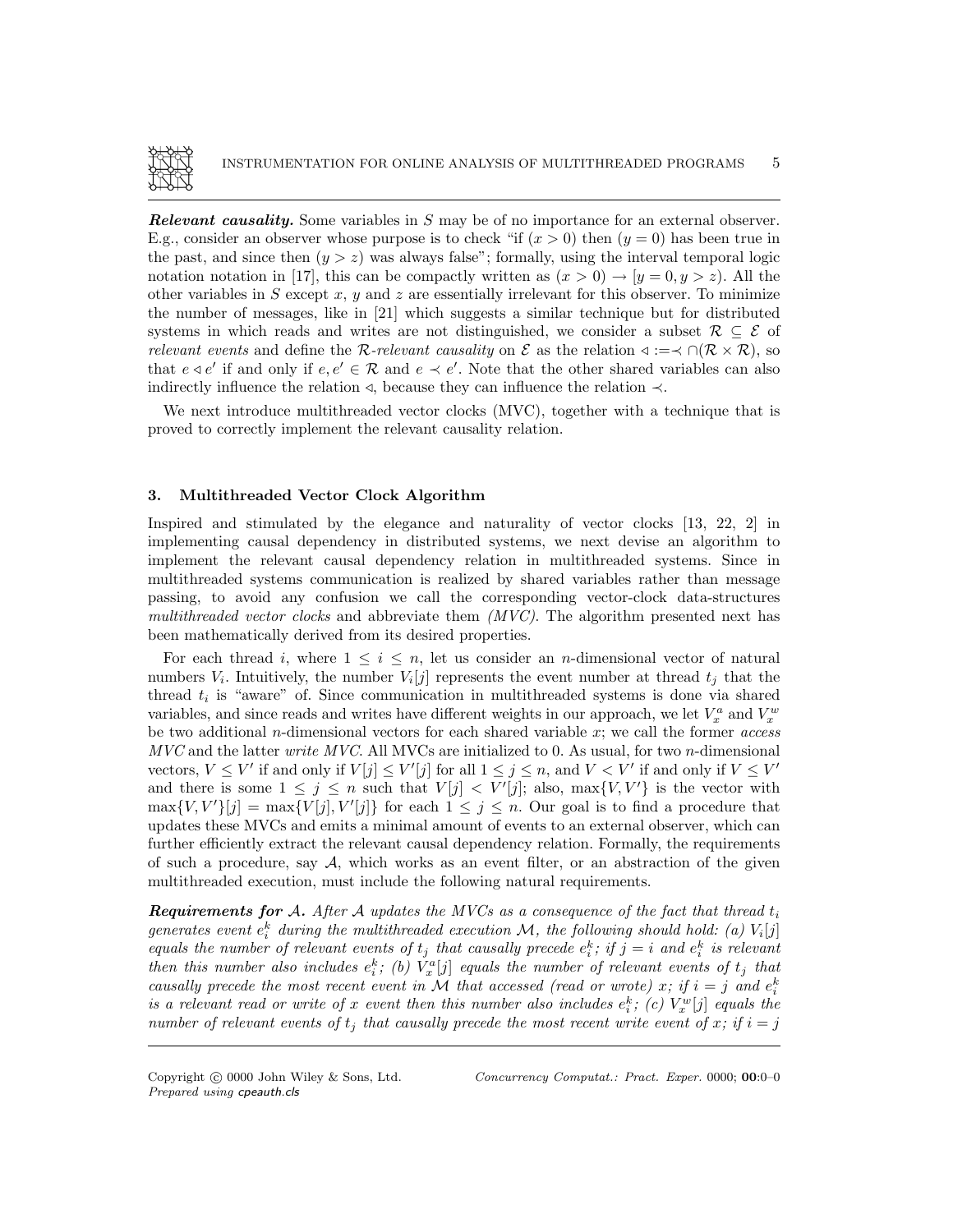

and  $e_i^k$  is a relevant write of x then this number also includes  $e_i^k$ . Finally and most importantly, A should correctly implement the relative causality (stated formally in Theorem 3).

We next show how such an algorithm can be derived from its requirements above. In order to do it, let us first introduce some useful formal notation. For an event  $e_i^k$  of thread  $t_i$ , let  $(e_i^k]$  be the indexed set  $\{(e_i^k)_j\}_{1\leq j\leq n}$ , where  $(e_i^k]_j$  is the set  $\{e_j^l | e_j^l \in t_j, e_j^l \in \mathcal{R}, e_j^l \prec e_i^k\}$ when  $j \neq i$  and the set  $\{e_i^l | l \leq k, e_i^l \in \mathcal{R}\}$  when  $j = i$ . Intuitively,  $(e_i^k]$  contains all the events in the multithreaded computation that causally precede or are equal to  $e_i^k$ .

**Lemma 1.** With the notation above, the following hold for all  $1 \le i, j \le n$ : (1)  $(e_i^j)$  $_{j}^{l'}]_{j} \subseteq (e_{j}^{l}]_{j}$ if  $l' \leq l$ ; (2)  $(e^{l'}_i)$  $[a'_j]_j \cup (e_j^l]_j = (e_j^{\max\{l',l\}}]_j$  for any l and l'; (3)  $(e_j^l]_j \subseteq (e_i^k]_j$  for any  $e_j^l \in (e_i^k]_j$ ; and (4)  $(e_i^k]_j = (e_j^l]_j$  for some appropriate l.

**Proof:** (1) is immediate, because for any  $l' \leq l$ , any event  $e_j^k$  at thread  $t_j$  preceding or equal to  $e_i^{l'}$  $i'$ , that is one with  $k \leq l'$ , also precedes  $e_j^l$ .

(2) follows by 1., because it is either the case that  $l' \leq l$ , in which case  $(e_i^{l'})$  $\begin{aligned} \binom{l'}{j}_j \subseteq (e_j^l]_j, \text{ or } l \leq l', \end{aligned}$ in which case  $(e_j^l]_j \subseteq (e_j^{l'})$  $j'_{j}$ ]<sub>j</sub>. In either case 2. holds trivially.

(3) There are two cases to analyze. If  $i = j$  then  $e_j^l \in (e_i^k]_j$  if and only if  $l \leq k$ , so 3. becomes a special instance of 1. If  $i \neq j$  then by the definition of  $(e_i^k]_j$  it follows that  $e_j^l \prec e_i^k$ . Since  $e_j^{l'} \prec e_j^l$  for all  $l' < l$  and since  $\prec$  is transitive, it follows readily that  $(e_j^l]_j \subseteq (e_i^k]_j$ .

(4) Since  $(e_i^k]_j$  is a finite set of totally ordered events, it has a maximum element, say  $e_j^l$ . Hence,  $(e_i^k]_j \subseteq (e_j^l]_j$ . By 3., one also has  $(e_j^l]_j \subseteq (e_i^k)$  $]_j.$ 

Thus, by  $(4)$  above, one can uniquely and unambiguously encode a set  $(e_i^k]_j$  by just a number, namely the size of the corresponding set  $(e_j^l]_j$ , i.e., the number of relevant events of thread  $t_j$ up to its *l*-th event. This suggests that if the MVC  $V_i$  maintained by  $A$  stores that number in its j-th component then  $(a)$  in the list of requirements of A would be fulfilled.

Before we formally show how reads and writes of shared variables affect the causal dependency relation, we need to introduce some notation. First, since a write of a shared variable introduces a causal dependency between the write event and all the previous read or write events of the same shared variable as well as all the events causally preceding those, we need a compact way to refer at any moment to all the read/write events of a shared variable, as well as the events that causally precede them. Second, since a read event introduces a causal dependency to all the previous write events of the same variable as well as all the events causally preceding those, we need a notation to refer to these events as well. Formally, if  $e_i^k$  is an event in a multithreaded computation M and  $x \in S$  is a shared variable, then let

 $(e_i^k)_x^a = \begin{cases}$  The thread-indexed set of all the relevant events that are equal to or causally  $(e_i^k)_x^a = \begin{cases}$  precede an event exercising x, such that executes before or it is equal to  $e^k$ . precede an event *e* accessing x, such that *e* occurs before or it is equal to  $e_i^k$  in M,

 $(e_i^k)_x^w = \begin{cases}$  The thread-indexed set of all the relevant events that are equal to or causally  $(e_i^k)_x^w = \begin{cases}$  precede an event e writing x, such that e occurs before or it is equal to  $e^k$  in precede an event e writing x, such that e occurs before or it is equal to  $e_i^k$  in M.

It is obvious that  $(e_i^k)_x^w \subseteq (e_i^k)_x^a$ . Some or all of the thread-indexed sets of events above may be empty. By convention, if an event, say  $e$ , does not exist in  $M$ , then we assume that the indexed sets  $(e]$ ,  $(e)_{x}^{a}$ , and  $(e)_{x}^{w}$  are all empty (rather than "undefined"). Note that if A is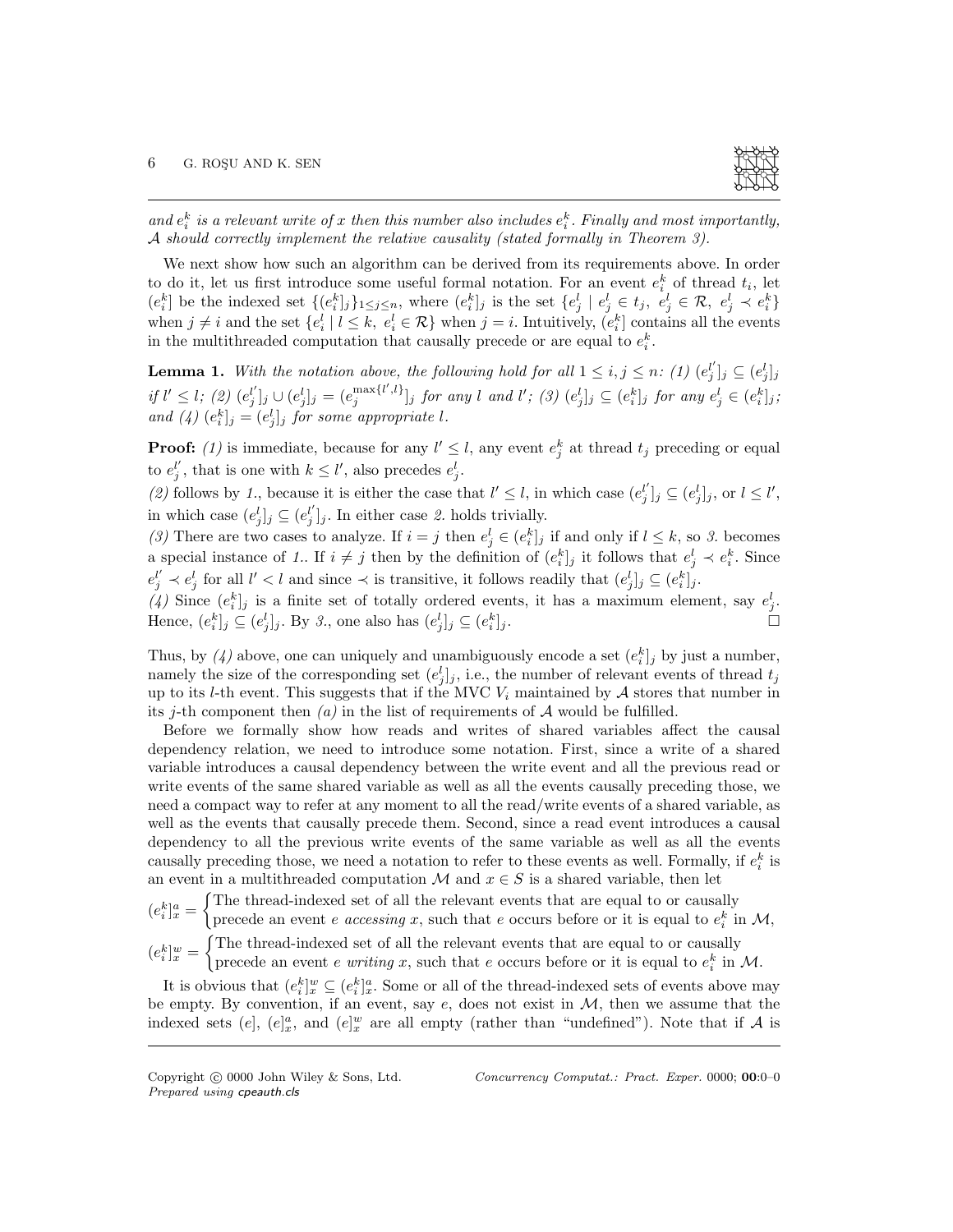

implemented such that  $V_x^a$  and  $V_x^w$  store the corresponding numbers of elements in the index sets of  $(e_i^k]_x^a$  and  $(e_i^k]_x^w$  immediately after event  $e_i^k$  is processed by thread  $t_i$ , respectively, then (b) and (c) in the list of requirements for  $A$  are also fulfilled.

Even though the sets of events  $(e_i^k]$ ,  $(e_i^k]_x^a$  and  $(e_i^k]_x^w$  have mathematically clean definitions, they are based on total knowledge of the multithreaded computation  $M$ . Unfortunately,  $M$ can be very large in practice, so the computation of these sets may be inefficient. Since our analysis algorithms are online, we would like to calculate these sets incrementally, as the observer receives events from the running program. A key factor in devising efficient update algorithms is to find equivalent recursive definitions of these sets, telling us how to calculate a new set of events from similar sets that have been already calculated at previous event updates.

Let  ${e_i^k}_{i}$ <sup>R</sup> be the indexed set whose j components are empty for all  $j \neq i$  and whose *i*-th component is either the one element set  ${e_i^k}$  when  $e_i^k \in \mathcal{R}$  or the empty set otherwise. With the notation introduced, the following important recursive properties hold:

**Lemma 2.** Let  $e_i^k$  be an event in M and let  $e_i^l$  be the event preceding it in M. If  $e_i^k$  $_i$  be an event in for and let  $e_j$  be the event preceding it in fort. If  $e_i$ is  $- (1)$  an internal event then  $(e_i^k] = (e_i^{k-1}] \cup [e_i^k]_i^{\mathcal{R}}$ ,  $(e_i^k]_x^a = (e_j^l)_x^a$  for any  $x \in S$ , and  $(e_i^k)_x^w = (e_j^l)_x^w$  for any  $x \in S$ ; (2) a read of x event then  $(e_i^k] = (e_i^{k-1}] \cup \{e_i^k\}_i^{\mathcal{R}} \cup (e_j^l)_x^w$ ,  $(e_i^k)_x^a = (e_i^k] \cup (e_j^l)_x^a, (e_i^k)_y^a = (e_j^l)_y^a$  for any  $y \in S$  with  $y \neq x$ , and  $(e_i^k)_z^w = (e_j^l)_z^w$  for any  $z \in S$ ; and (3) a write of x event then  $(e_i^k] = (e_i^{k-1}] \cup \{e_i^k\}_{i=1}^{\mathcal{R}} \cup (e_j^l]_x^a$ ,  $(e_i^k]_x^a = (e_i^k]$ ,  $(e_i^k]_x^w = (e_i^k]$ ,  $(e_i^k]_y^a = (e_j^l]_y^a$  for any  $y \in S$  with  $y \neq x$ , and  $(e_i^k]_y^w = (e_j^l]_y^w$  for any  $y \in S$  with  $y \neq x$ .

**Proof:** (1) For the first equality, first recall that  $e_i^k \in (e_i^k]$  if and only if  $e_i^k$  is relevant. Therefore, it suffices to show that  $e \prec e_i^k$  if and only if  $e \prec e_i^{k-1}$  for any relevant event  $e \in \mathcal{R}$ . Since  $e_i^k$ is internal, it cannot be in relation  $\lt_x$  with any other event for any shared variable  $x \in S$ , so by the definition of  $\prec$ , the only possibilities are that either e is some event  $e_i^{k'}$  of thread  $t_i$ i with  $k' < k$ , or otherwise there is such an event  $e_i^{k'}$  $\frac{k'}{i}$  of thread  $t_i$  with  $k' < k$  such that  $e \prec e_i^{k'}$  $\frac{k'}{i}$ . Hence, it is either the case that e is  $e_i^{k-1}$  (so  $e_i^{k-1}$  is also relevant) or otherwise  $e \prec e_i^{k-1}$ . In any of these cases,  $e \in (e_i^{k-1}]$ . The other two equalities are straightforward consequences of the definitions of  $(e_i^k)_x^a$  and  $(e_i^k)_x^w$ .

(2) Like in the proof of (1),  $e_i^k \in (e_i^k]$  if and only if  $e_i^k \in \mathcal{R}$ , so it suffices to show that for any relevant event  $e \in \mathcal{R}$ ,  $e \prec e_i^k$  if and only if  $e \in (e_i^{k-1}] \cup (e_j^l)^w$ . Since  $e_i^k$  is a read of  $x \in S$ event, by the definition of  $\prec$  one of the following must hold:  $(i)$   $e = e_i^{k-1}$ . In this case  $e_i^{k-1}$  is also relevant, so  $e \in (e_i^{k-1}]$ ; (ii)  $e \prec e_i^{k-1}$  – it is obvious in this case that  $e \in (e_i^{k-1}]$ ; (iii) e is a write of x event and  $e \leq x e_i^k$  – in this case  $e \in (e_j^l]_x^w$ ; *(iv)* there is some write of x event  $e'$ such that  $e \prec e'$  and  $e' \prec_x e_i^k$  – in this case  $e \in (e_j^l]_x^w$ , too. Therefore,  $e \in (e_i^{k-1}]$  or  $e \in (e_j^l]_x^a$ .

Let us now prove the second equality. By the definition of  $(e_i^k]_x^a$ , one has that  $e \in (e_i^k)_x^a$  if and only if e is equal to or causally precedes an event accessing  $x \in S$  that occurs before or is equal to  $e_i^k$  in M. Since  $e_i^k$  is a read of x, the above is equivalent to saying that either it is the case that e is equal to or causally precedes  $e_i^k$ , or it is the case that e is equal to or causally precedes an event accessing x that occurs *strictly before*  $e_i^k$  in M. Formally, the above is equivalent to saying that either  $e \in (e_i^k]$  or  $e \in (e_j^l]_x^a$ . If  $y, z \in S$  and  $y \neq x$  then one can readily see (like in (1) above) that  $(e_i^k]_y^a = (e_j^l)_y^a$  and  $(e_i^k]_z^a = (e_j^l)_z^a$ .

Prepared using cpeauth.cls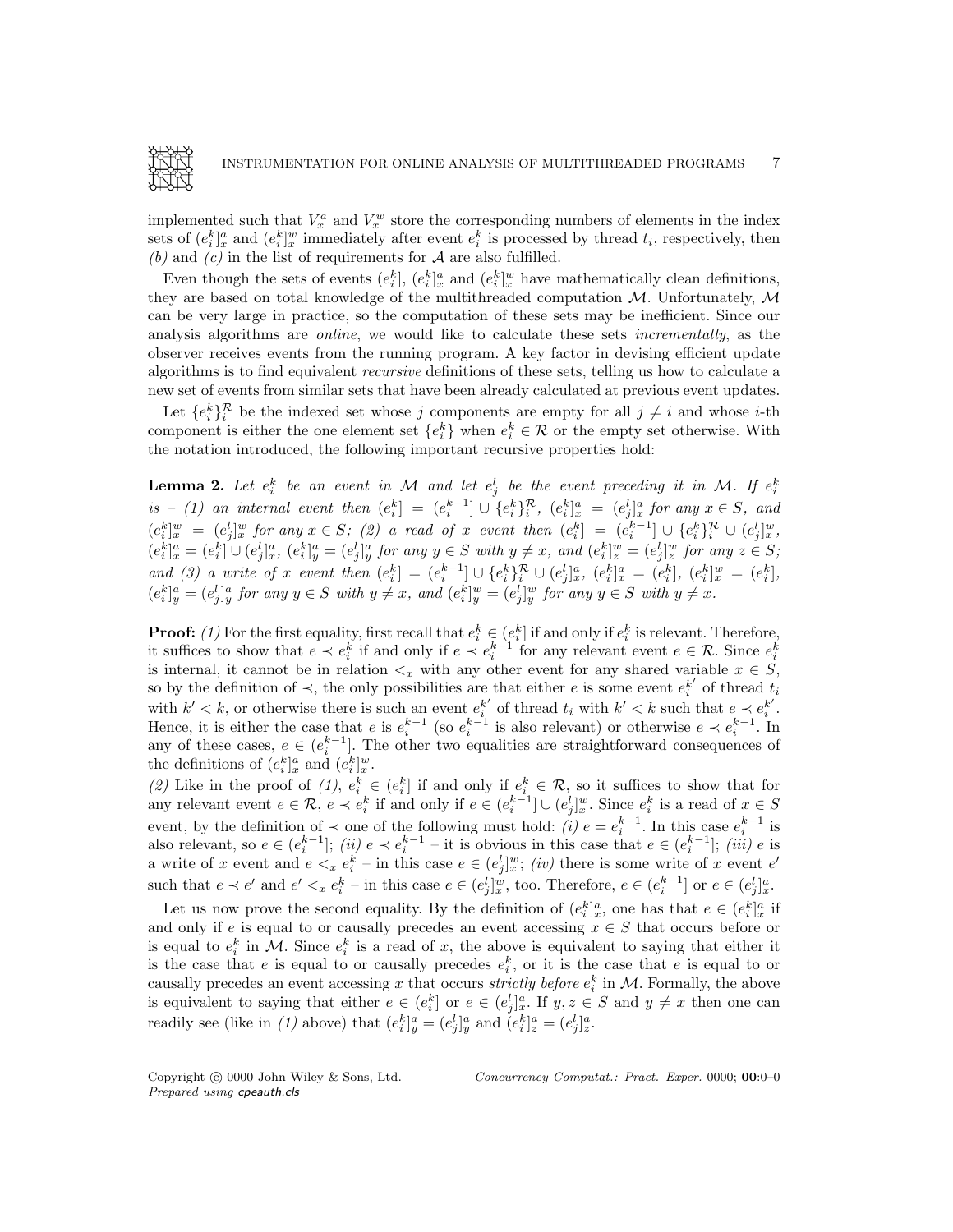

(3) It suffices to show that for any relevant event  $e \in \mathcal{R}$ ,  $e \prec e_i^k$  if and only if  $e \in (e_i^{k-1}] \cup (e_j^l)_x^a$ . Since  $e_{i}^{k}$  is a write of  $x \in S$  event, by the definition of  $\prec$  one of the following must hold: (i)  $e = e_{i}^{k-1}$  – in this case  $e_i^{k-1} \in \mathcal{R}$ , so  $e \in (e_i^{k-1}]$ ; *(ii)*  $e \prec e_i^{k-1}$  – it is obvious in this case that  $e \in (e_i^{k-1}]$ ; *(iii)* e is an access of x event (read or write) and  $e \leq x e_i^k$  – in this case  $e \in (e_j^l]_x^a$ ; (iv) there is some access of x event e' such that  $e \prec e'$  and  $e' \prec_x e_i^k$  – in this case  $e \in (e_j^l]_x^a$ , too. Therefore,  $e \in (e_i^{k-1}]$  or  $e \in (e_j^l)^a_x$ . For the second equality, note that, as for the second equation in (2), one can readily see that  $e \in (e_i^k]_x^a$  if and only if  $e \in (e_i^k] \cup (e_j^l]_x^a$ . But  $e_j^l]_x^a \subseteq (e_i^k]$ , so the above is equivalent to  $e \in (e_i^k]$ . A similar reasoning leads to  $(e_i^k)_x^w = (e_i^k]$ . The equalities for  $y \neq x$  immediate, because  $e_i^k$  has no relation to accesses of other shared variables but  $x$ .  $\Box$ 

Since each component set of each of the indexed sets in these recurrences has the form  $(e_i^k]_i$  for appropriate i and k, and since each  $(e_i^k]_i$  can be safely encoded by its size, one can then safely encode each of the above indexed sets by an  $n$ -dimensional MVC; these MVCs are precisely  $V_i$  for all  $1 \leq i \leq n$  and  $V_x^{\omega}$  and  $V_x^{\omega}$  for all  $x \in S$ . It is a simple exercise now to derive the following MVC update algorithm  $A$  (which was also given in Section 1):

#### ALGORITHM  $A$

- INPUT: event  $e$  generated by thread  $t_i$
- 1. if e is relevant then  $V_i[i] \leftarrow V_i[i] + 1$
- 2. if e is a read of a shared variable x then  $V_i \leftarrow \max\{V_i, V_x^w\}; V_x^a \leftarrow \max\{V_x^a, V_i\}$
- 3. if e is a write of a shared variable x then  $V_x^w \leftarrow V_x^a \leftarrow V_i \leftarrow \max\{V_x^a, V_i\}$
- 4. if e is relevant then send message  $\langle e,i,V_i\rangle$  to observer

An interesting observation is that one can regard the problem of recursively calculating  $(e_i^k]$  as a dynamic programming problem. As can often be done in dynamic programming problems, one can reuse space and derive the Algorithm  $A$ . Therefore,  $A$  satisfies all the stated requirements  $(a)$ ,  $(b)$  and  $(c)$ , so they can be used as properties next in order to show the correctness of A:

**Theorem 3.** If  $\langle e, i, V \rangle$  and  $\langle e', i', V' \rangle$  are two messages sent by A, then  $e \triangleleft e'$  if and only if  $V[i] \leq V'[i]$  (no typo: the second i is not an i') if and only if  $V < V'$ .

**Proof:** First, note that e and e' are both relevant. The case  $i = i'$  is trivial. Suppose  $i \neq i'$ . Since, by requirement (a) for A,  $V[i]$  is the number of relevant events that  $t_i$  generated before and including e and since  $V'[i]$  is the number of relevant events of  $t_i$  that causally precede  $e'$ , it is clear that  $V[i] \leq V'[i]$  iff  $e \prec e'$ . For the second part, if  $e \triangleleft e'$  then  $V \leq V'$  follows again by requirement  $(a)$ , because any event that causally precedes e also precedes  $e'$ . Since there are some indices i and i' such that e was generated by  $t_i$  and  $e'$  by  $t_{i'}$ , and since  $e' \nless e$ , by the first part of the theorem it follows that  $V'[i'] > V[i']$ ; hence,  $V < V'$ . For the other implication, if  $V < V'$  then  $V[i] \leq V'[i]$ , so the result follows by the first part of the theorem.

Synchronization and shared variables. Thread communication was considered so far to be accomplished by writing/reading shared variables, which were assumed to be known a priori. In the context of a language like Java, this assumption works only if the shared variables are declared *static*; it is less intuitive when synchronization and dynamically shared variables are considered as well. Here we claim that, under proper instrumentation, the basic algorithm presented in the previous subsection also works in the context of synchronization statements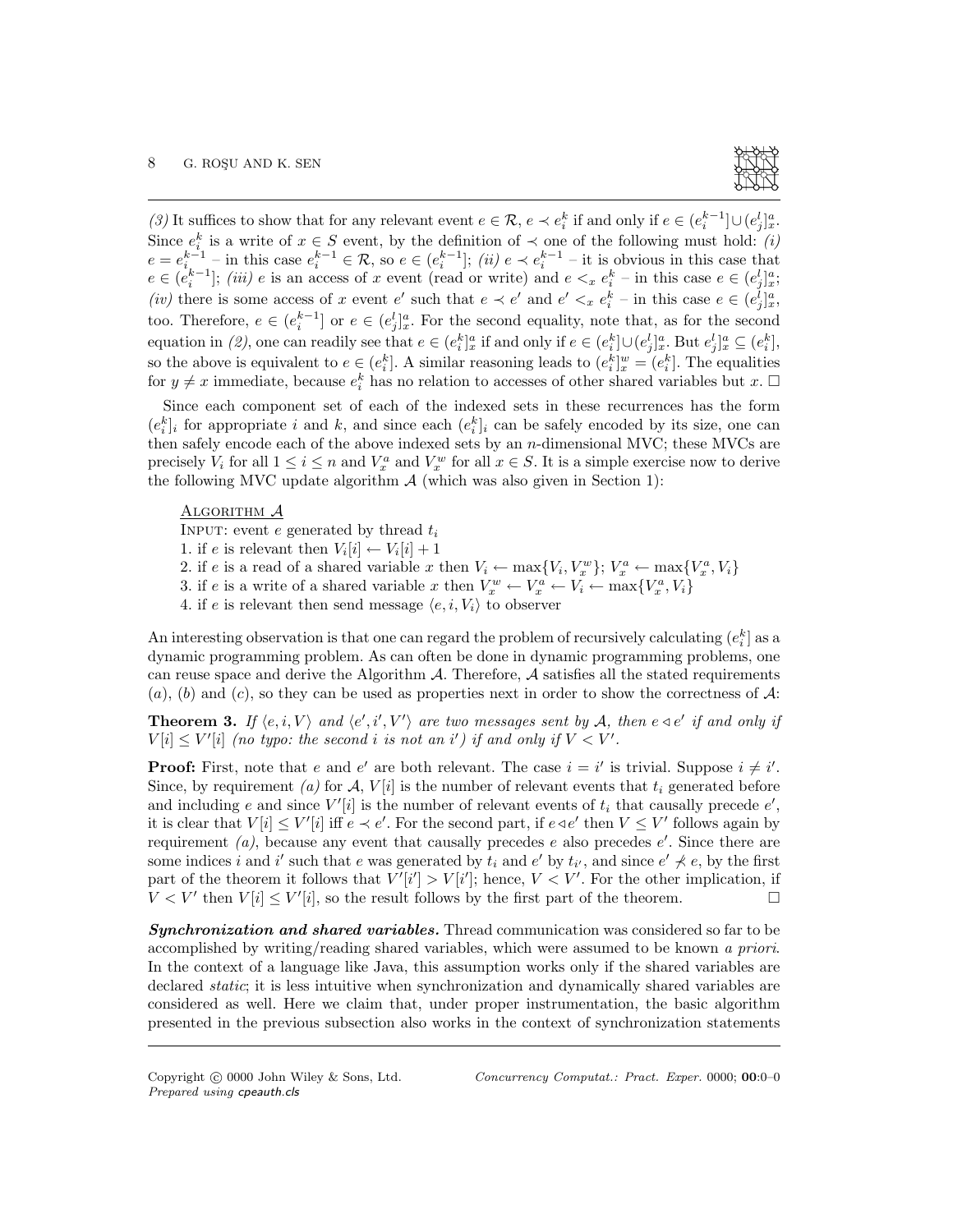



Figure 2. A distributed systems interpretation of reads (left) and writes (right).

and dynamically shared variables. Since in Java code blocks synchronized on same lock cannot be interleaved, so corresponding events cannot be permuted, locks are considered as shared variables and a write event is generated whenever a lock is acquired or released. This way, a causal dependency is generated between any exit and any entry of a synchronized block, namely the expected happens-before relation. Java synchronization statements are handled exactly the same way, that is, the shared variable associated to the synchronization object is written at the entrance and at the exit of the synchronized region. Condition synchronizations (wait/notify) can be handled similarly, by generating a write of a dummy shared variable by both the notifying thread before notification and by the notified thread after notification.

**Distributed systems interpretation.** It is known that the various mechanisms for process interaction are essentially equivalent. This leads to the question whether it could be possible to derive the MVC algorithm from vector clock based algorithms implementing causality in distributed systems, such as the ones in [2, 7]. Since writes and accesses of shared variables have different impacts on the causality relation, the most natural thing to do is to associate two processes to each shared variable x, one for accesses, say  $x^a$  and one for writes, say  $x^w$ . As shown in Fig. 2 right, a write of  $x$  by thread  $i$  can be seen as sending a "request" message to write x to the "access process"  $x^a$ , which further sends a "request" message to the "write process"  $x^w$ , which performs the action and then sends an acknowledgment messages back to *i*. This is consistent with step 3 of our algorithm; to see this, note that  $V_x^w \leq V_x^a$  at any time.

However, a read of  $x$  is less obvious and does not seem to be interpretable by message passing the standard way. The problem here is that the MVC of  $x^a$  needs to be updated with the MVC of the accessing thread  $i$ , the MVC of the accessing thread  $i$  needs to be updated with the current MVC of  $x^w$  to implant causal dependencies between previous writes of x and the current access, but the point here is that the MVC of  $x^w$  does not have to be updated by reads of  $x$ ; this is what allows reads to be permutable by the observer. In terms of message passing, like Fig. 2 shows, this says that the access process  $x^a$  sends a *hidden* request message to  $x_w$  (after receiving the read request from i), whose only role is to "ask"  $x^w$  send an acknowledgment to i. By hidden message, marked dotted in Fig. 2, we mean a message which is not considered by the standard MVC update algorithm. The role of the acknowledgment message is to ensure that i updates its MVC with the one of the write access process  $x^w$ .

Prepared using cpeauth.cls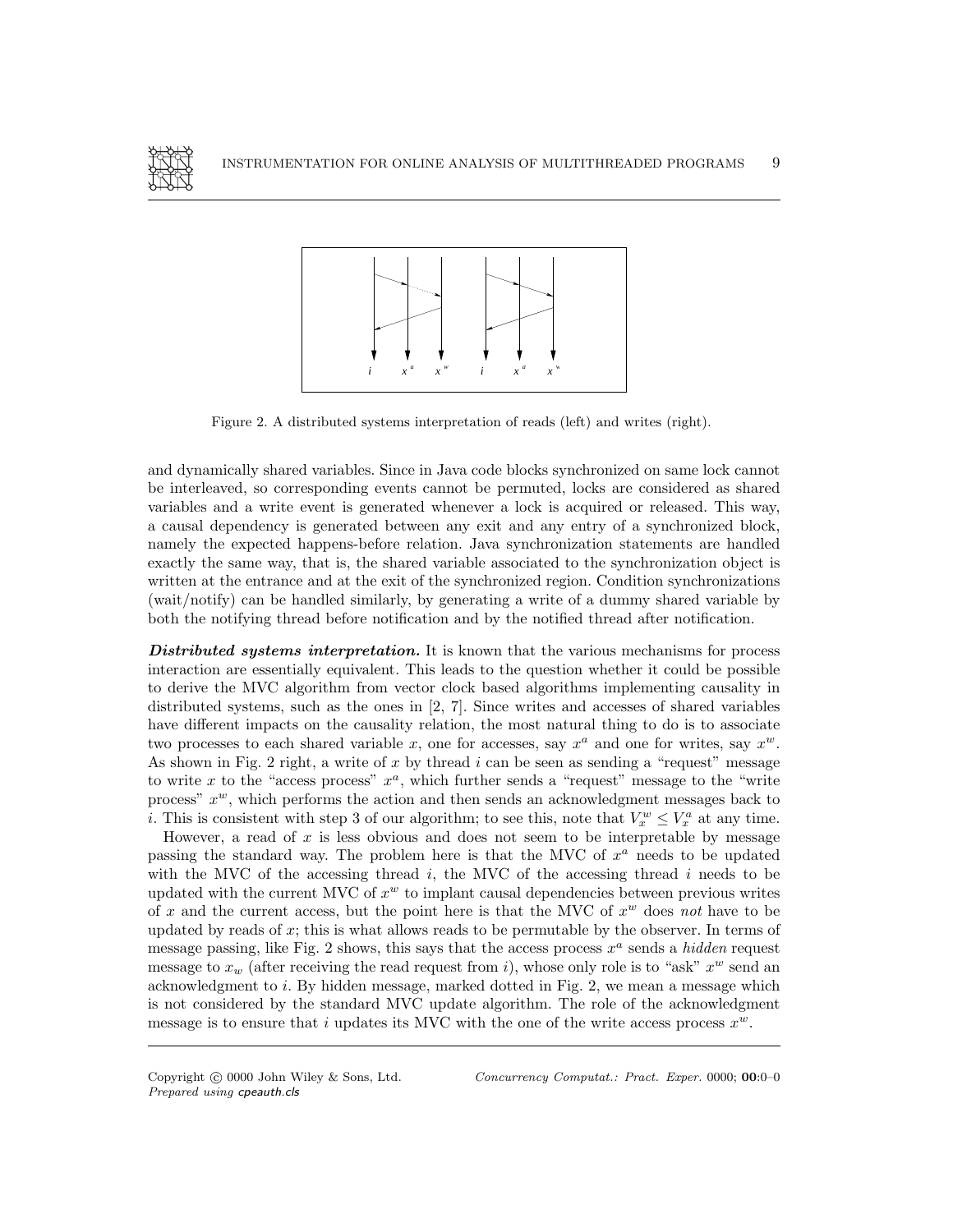

#### 4. The Vector Clock Algorithm at Work

Here we discuss predictive runtime analysis frameworks in which the presented MVC algorithm can be used, and describe how we use it in Java MultiPathExplorer (JMPaX) [25, 26, 18].

The observer therefore receives messages of the form  $\langle e, i, V \rangle$  in any order, and, thanks to Theorem 3, can extract the causal partial order  $\triangleleft$  on relevant events, which is its abstraction of the running program. Any permutation of the relevant events which is consistent with  $\triangleleft$  is called a *multithreaded run*, or simply a *run*. Notice that each run corresponds to some possible execution of the program under different execution speeds or scheduling of threads, and that the observed sequence of events is just one such run. Since each relevant event contains global state update information, each run generates a sequence of global states. If one puts all these sequences together then one gets a lattice, called computation lattice. The reader is assumed familiar with techniques on how to extract a computation lattice from a causal order given by means of vector clocks [22]. Given a global property to analyze, the task of the observer now is to verify it against every path in the automatically extracted computation lattice. JPaX and Java-MaC are able to analyze only one path in the lattice. The power of our technique consists of its ability to predict potential errors in other possible multithreaded runs.

Once a computation lattice containing all possible runs is extracted, one can start using standard techniques on debugging distributed systems, considering both state predicates [27, 7, 5] and more complex, such as temporal, properties [3, 5, 1, 4]. Also, the presented algorithm can be used as a front-end to partial order trace analyzers such as POTA [24]. Also, since the computation lattice acts like an abstract model of the running program, one can potentially run one's favorite model checker against any property of interest. We think, however, that one can do better than that if one takes advantage of the specific runtime setting of the proposed approach. The problem is that the computation lattice can grow quite large, in which case storing it might become a significant matter. Since events are received incrementally from the instrumented program, one can buffer them at the observer's side and then build the lattice on a level-by-level basis in a top-down manner, as the events become available. The observer's analysis process can also be performed incrementally, so that parts of the lattice which become non-relevant for the property to check can be garbage-collected while the analysis process continues.

If the property to be checked can be translated into a finite state machine (FSM) or if one can synthesize online monitors for it, like we did for safety properties [26, 17, 17, 25], then one can analyze all the multithreaded runs in parallel, as the computation lattice is built. The idea is to store the state of the FSM or of the synthesized monitor together with each global state in the computation lattice. This way, in any global state, all the information needed about the past can be stored via a set of states in the FSM or the monitor associated to the property to check, which is typically quite small in comparison to the computation lattice. Thus only one cut in the computation lattice is needed at any time, in particular one level, which significantly reduces the space required by the proposed predictive analysis algorithm.

**Java MultiPathExplorer (JMPaX)** JMPAX [25, 26] is a runtime verification tool which checks a user defined specification against a running program. The specifications supported by JMPaX allow any temporal logic formula, using an interval-based notation built on state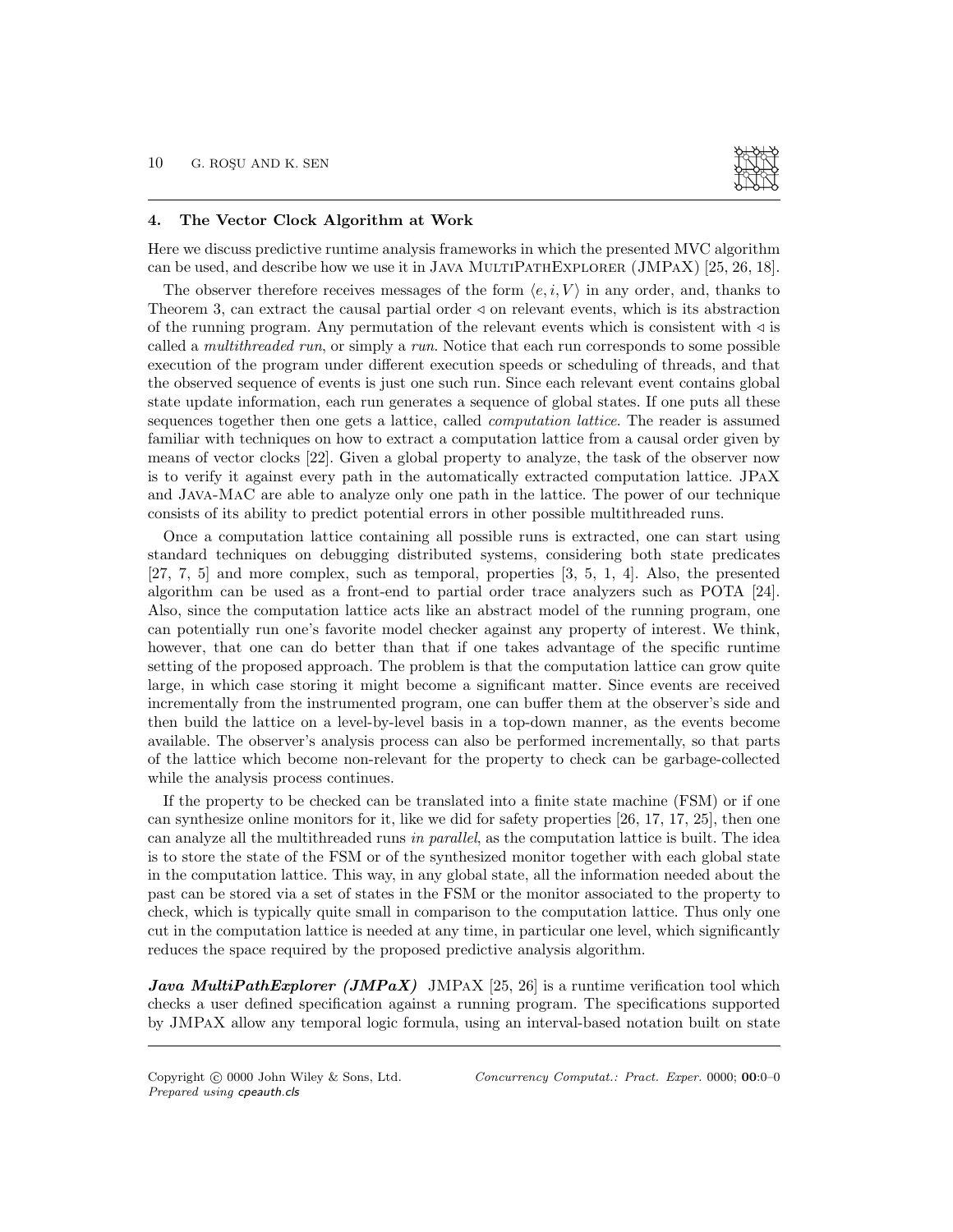

predicates, so our properties can refer to the entire history of states. An instrumentation module parses the user specification, extracts the set of shared variables it refers to, i.e., the relevant variables, and then instruments the multithreaded program (which is assumed in bytecode form) as follows. Whenever a shared variable is accessed the MVC algorithm  $\mathcal A$ in Section 3 is inserted; if the shared variable is relevant and the access is a write then the event is considered relevant. When the instrumented bytecode is executed, messages  $\langle e, i, V \rangle$ for relevant events e are sent via a socket to an external observer.

The observer generates the computation lattice on a level by level basis, checking the user defined specification against all possible multithreaded runs in parallel. Note that only one of those runs was indeed executed by the instrumented multithreaded program, and that the observer does not know it; the other runs are potential runs, they can occur in other executions of the program. Despite the exponential number of potential runs, at most two consecutive levels in the computation lattice need to be stored at any moment. [25, 26] gives more details on the particular implementation of JMPaX. We next discuss two examples where JMPaX can predict safety violations from successful runs; the probability of detecting these bugs only by monitoring the observed run, as JPaX and Java-MAC do, is very low.

Example 1. Let us consider the simple landing controller in Fig.1, together with the property "If the plane has started landing, then it is the case that landing has been approved and since then the radio signal has never been down." Suppose that a successful execution is observed, in which the radio goes down *after* the landing has started. After instrumentation, this execution emits only three events to the observer in this order: a write of approved to 1, a write of landing to 1, and a write of radio to 0. The observer can now build the lattice in Fig.4, in which the states are encoded by triples <landing,approved,radio> and the leftmost path corresponds to the observed execution. However, the lattice contains two other runs both violating the safety property. The rightmost one corresponds to the situation when the radio goes down right between the test radio==0 and the action approved=1, and the inner one corresponds to that in which the radio goes down between the actions approved=1 and landing=1. Both these erroneous behaviors are insightful and very hard to find by testing. JMPaX is able to build the two counterexamples very quickly, since there are only 6 states to analyze and three corresponding runs, so it is able to give useful feedback.

Example 2. Let us now consider an artificial example intended to further clarify the prediction technique. Suppose that one wants to monitor the safety property "if  $(x > 0)$ " then  $(y = 0)$  has been true in the past, and since then  $(y > z)$  was always false" against a multithreaded program in which initially  $x = -1$ ,  $y = 0$  and  $z = 0$ , with one thread containing the code  $x++$ ; ...;  $y=x+1$  and another containing  $z=x+1$ ; ...;  $x++$ . The dots indicate code that is not relevant, i.e., that does not access the variables  $x, y$  and  $z$ . This multithreaded program, after instrumentation, sends messages to JMPaX's observer whenever the relevant variables  $x, y, z$  are updated. A possible execution of the program to be sent to the observer can consist of the sequence of program states  $(-1, 0, 0)$ ,  $(0, 0, 0)$ ,  $(0, 0, 1)$ ,  $(1, 0, 1)$ ,  $(1, 1, 1)$ , where the tuple  $(-1, 0, 0)$  denotes the state in which  $x = -1, y = 0, z = 0$ . Following the MVC algorithm, we can deduce that the observer will receive the multithreaded computation shown in Fig. 3, which generates the computation lattice shown in the same figure. Notice that the observed multithreaded execution corresponds to just one particular multithreaded run out

Prepared using cpeauth.cls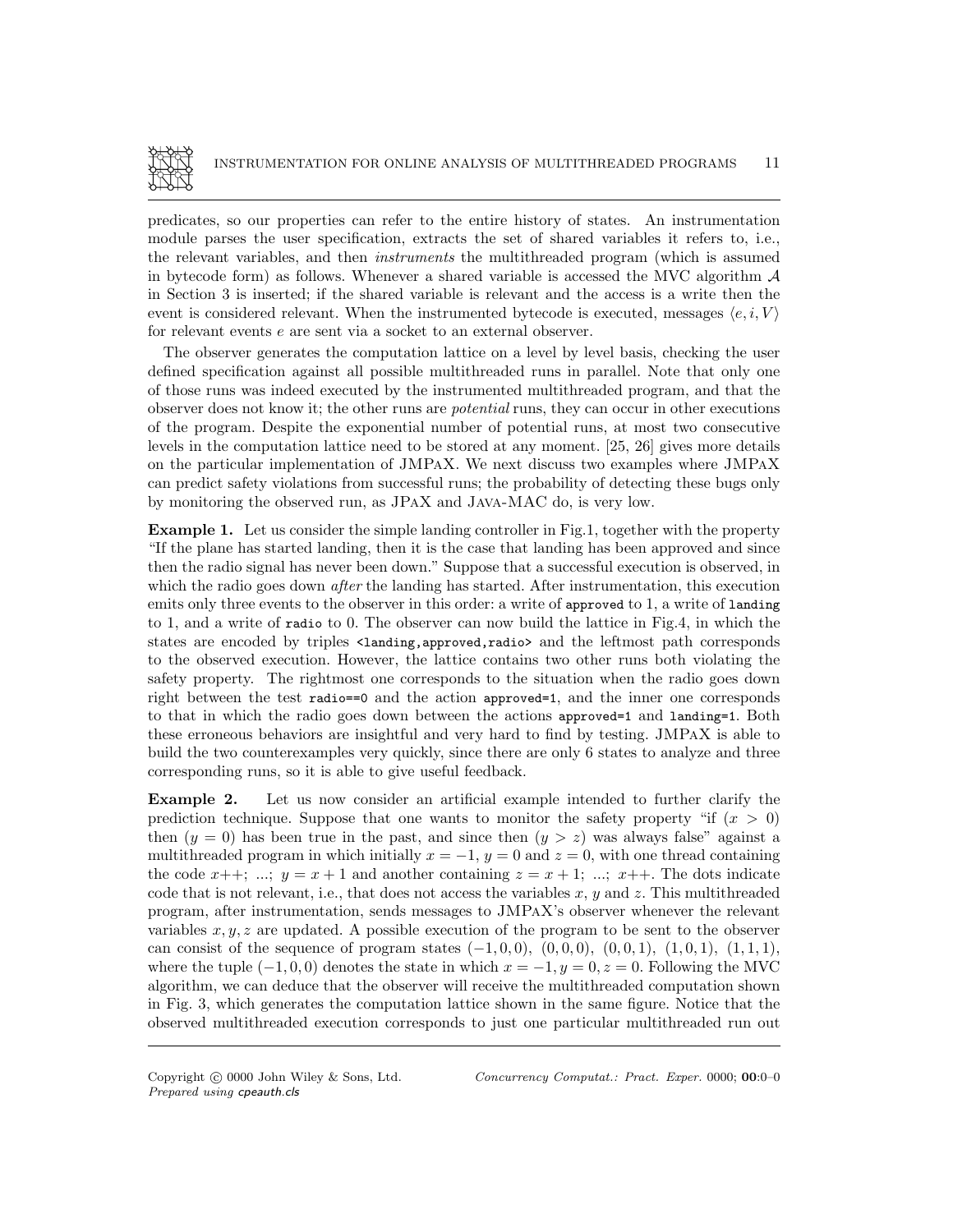



Figure 3. Computation lattice with three runs.

of the three possible, namely the leftmost one. However, another possible run of the same computation is the rightmost one, which violates the safety property. Systems like JPaX and Java-MaC that analyze only the observed runs fail to detect this violation. JMPaX predicts this bug from the original successful run.

## 5. Conclusion

An algorithm for extracting the relevant causal dependency relation from a running multithreaded program was presented in this paper. This algorithm is supported by JMPaX, a runtime verification tool able to detect and predict safety errors in multithreaded programs.

Acknowledgments. Many thanks to Gul Agha and Mark-Oliver Stehr for their comments on previous drafts of this work. The work is supported in part by the ONR Grant N00014-02-1- 0715 and the joint NSF/NASA grant CCR-0234524.

Prepared using cpeauth.cls